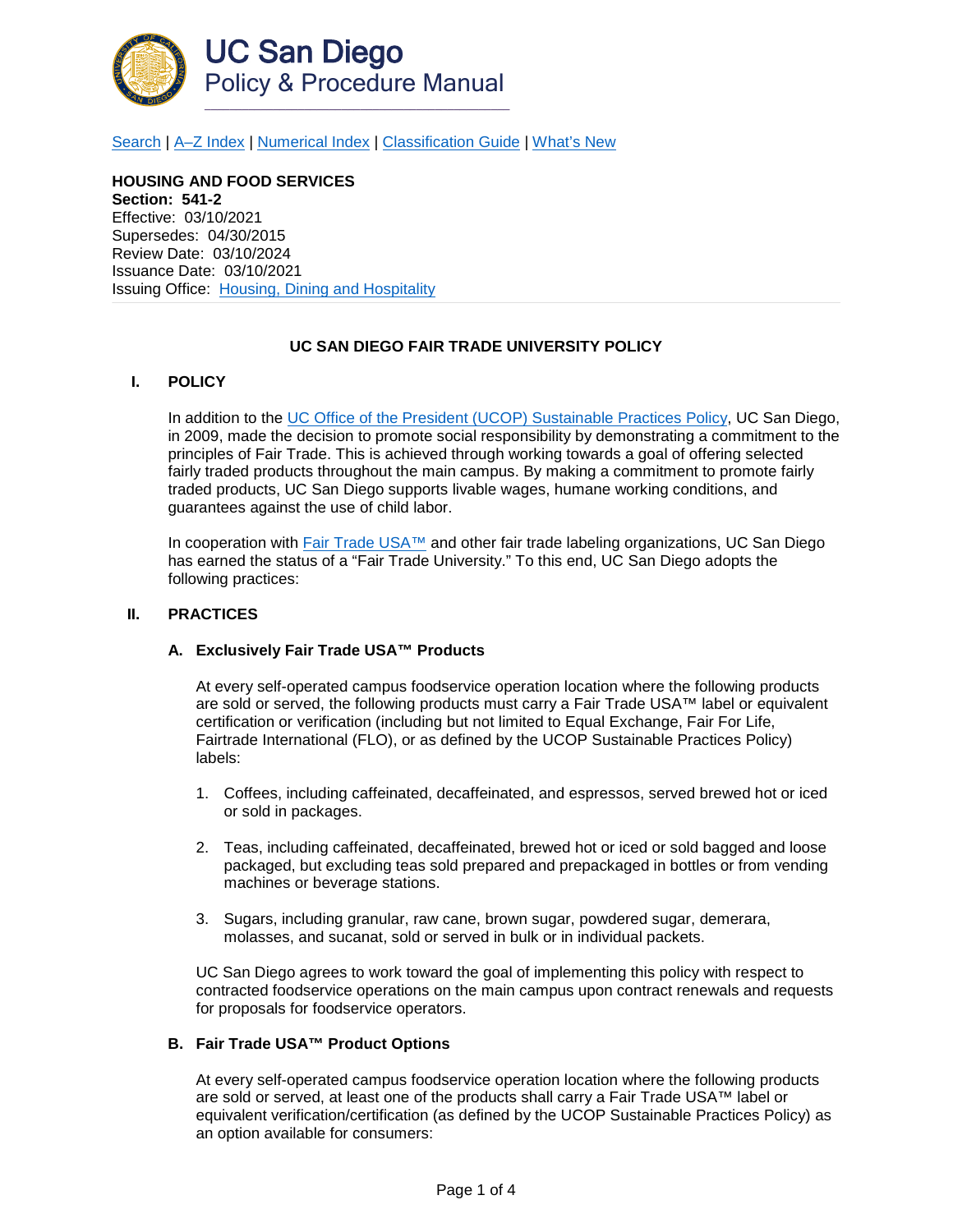- 1. Solid, pure chocolate products for retail sales in bars and bulk, excluding confections; and
- 2. Ice Cream Pints: At least one variety made with Fair Trade USA™ ingredients. If provider offers flavor in two versions, one certified, vendor will only offer certified version.

UC San Diego agrees to work toward the goal of implementing this policy with respect to contracted foodservice operations on the main campus upon contract renewals and requests for proposals for contracted foodservice operators.

# **C. Information and Advertising**

- 1. Official [Fair Trade USA™](http://www.fairtradeusa.org/) certified labels or equivalent labels (as defined by the [UCOP](http://policy.ucop.edu/doc/3100155)  [Sustainable Practices Policy\)](http://policy.ucop.edu/doc/3100155) shall be displayed in the immediate and visible vicinity where products are served and/or sold. All [Fair Trade USA™](http://www.fairtradeusa.org/) certified labels or equivalent products will be given equal or greater shelf and display priority with similar goods (e.g: Fair Trade chocolate bars will be placed alongside non-fair trade chocolates or given greater visibility).
- 2. Signage shall be displayed by main entrance or cashier informing customers that the foodservice operation offers Fair Trade Products. Signage can be obtained through the Fair Trade Advisory Committee or the Student Sustainability Collective.

### **D. Employee Training**

- 1. Student representatives from the Fair Trade Advisory Committee will assist with initial training and develop programs for future trainings in order to sustain continued education.
- 2. All employees of applicable campus foodservice operations will be provided training materials from the Fair Trade Advisory Committee or the Student Sustainability Collective on the benefits of Fair Trade and availability of the Fair Trade products provided by that particular operation.

# **E. Continued Collaborative Effort**

### Contracts and Purchasing

The Fair Trade Advisory Committee will guarantee student input during discussions regarding changes or additions to the Fair Trade Policy as it relates to Fair Trade food and beverage contracts and Requests for Proposals. The Chair of the Fair Trade Advisory Committee will ensure that this policy is provided to purchasing and contracting to be included in all appropriate Requests for Proposals and contracts.

# **F. Fair Trade Advisory Committee**

1. Membership

Committee shall include:

- 3 Graduate students appointed by the Graduate Student Association
- 2 students appointed by the Student Sustainability Collective
- 1 undergraduate student appointed by the Associated Students President
- 1 student who resides on campus appointed by Inter College Residents Association (ICRA)
- 1 student representative appointed by the Co-Op Union
- 1 University Centers representative appointed by the Director of University **Centers**
- 1 representative from Housing, Dining, and Hospitality
- 1 representative from the Bookstore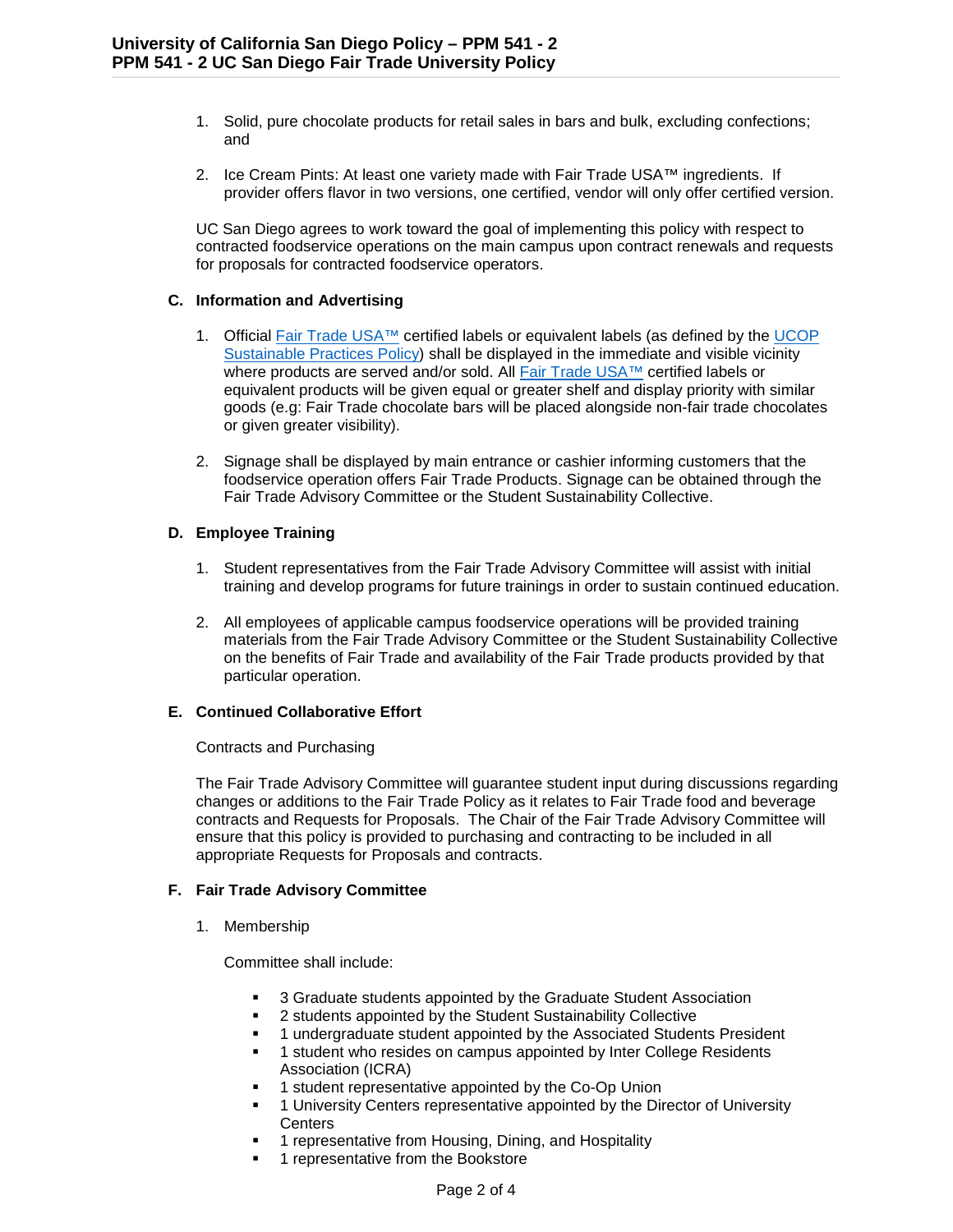- 1 representative from Real Estate
- 1 Staff representative from the Sustainability Resource Center

If an unrepresented entity applies for a position on the Fair Trade Advisory Committee, said committee can create a new seat to represent the applying entity with a two-thirds majority vote.

- 2. Duties and Powers
	- a. The committee shall meet at least twice a quarter
	- b. The Advisory Committee will ensure the University Fair Trade Policy is upheld and advanced
	- c. The Advisory Committee shall advise and make recommendations to the University on issues related to the Fair Trade Policy, including its administration
	- d. The Committee shall determine the organizations that can be viewed as acceptable in terms of verified or certified criteria
	- e. The Advisory Committee will conduct research into new Fair Trade products.
		- I. This research work shall be carried out by the Fair Trade intern and a Fair Trade Policy subcommittee, whose membership will have a student majority and will be appointed by the Advisory Committee.
		- II. The intern shall be unpaid, and appointed by a subcommittee of the Fair Trade Advisory Committee student representatives and the Fair Trade Advisory Committee Chair.
		- III. The intern's responsibilities include:
			- 1. Chairing the Fair Trade Policy subcommittee,
			- 2. Updating the Fair Trade website with findings of the Policy subcommittee,
			- 3. Collaborating with the Fair Trade Advisory Committee Chair,
			- 4. Working with the Fair Trade Advisory Committee student representatives of the Student Sustainability Collective to ensure that the UC San Diego Fair Trade Policy is upheld and advanced.
	- f. The Advisory Committee shall post an annual report on the [UC San Diego Fair Trade](https://hdhdining.ucsd.edu/sustainable/fair-trade.html) website stating the status of Fair Trade at UC San Diego. This report will also be sent to:
		- I. The Chancellor's Office
		- II. Vice Chancellor and Chief Financial Officer
		- III. Vice Chancellor, Student Affairs<br>IV. Vice Chancellor, Resource Mana
		- Vice Chancellor, Resource Management & Planning
		- V. The Associated Students
		- VI. The Graduate Student Association
		- VII. UC San Diego Real Estate
		- VIII. Fair Trade USA™
	- g. Educational Materials:

At a minimum:

I. "Take one" pamphlets on the benefits [Fair](http://www.fairtradeusa.org/) Trade as offered by Fair [Trade USA™](http://www.fairtradeusa.org/)